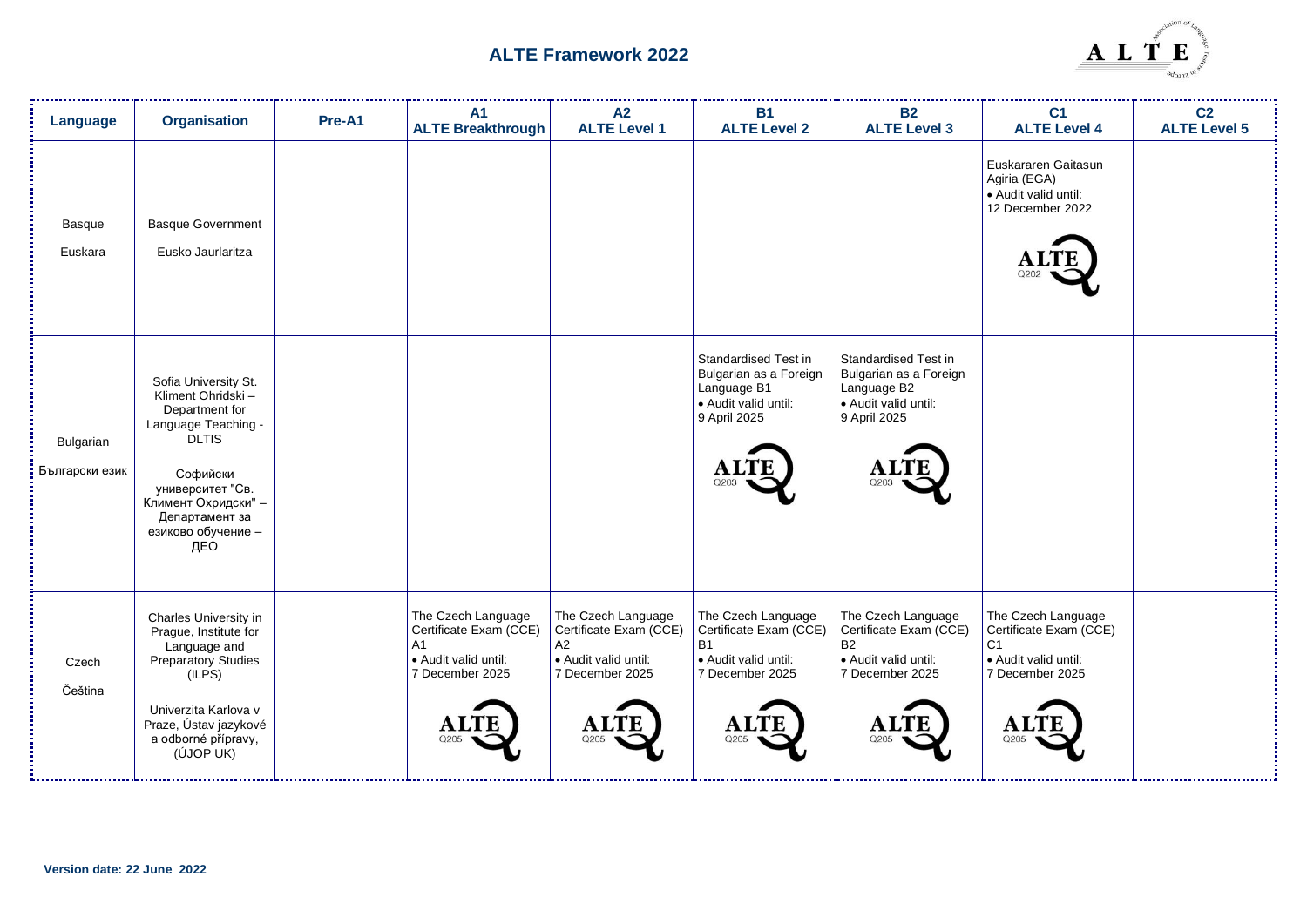

| Language            | <b>Organisation</b>                                                           | Pre-A1 | <b>A1</b><br><b>ALTE Breakthrough</b> | A2<br><b>ALTE Level 1</b>                                                              | <b>B1</b><br><b>ALTE Level 2</b>                                                                     | <b>B2</b><br><b>ALTE Level 3</b>                                                         | C <sub>1</sub><br><b>ALTE Level 4</b>                                         | C <sub>2</sub><br><b>ALTE Level 5</b>                                      |
|---------------------|-------------------------------------------------------------------------------|--------|---------------------------------------|----------------------------------------------------------------------------------------|------------------------------------------------------------------------------------------------------|------------------------------------------------------------------------------------------|-------------------------------------------------------------------------------|----------------------------------------------------------------------------|
| Danish<br>Dansk     | The Teaching and<br><b>Testing Unit for</b><br>Danish as a<br>Second Language |        |                                       | Prøve i Dansk 1 (PD1)<br>· Audit valid until:<br>23 October 2022<br>റാറല               | Prøve i Dansk 2 (PD2)<br>· Audit valid until:<br>23 October 2022<br>Q206                             | Prøve i Dansk 3 (PD3)<br>· Audit valid until:<br>23 October 2022<br>A.<br>Q206           |                                                                               |                                                                            |
| Dutch<br>Nederlands | CNaVT<br>(Certificaat Nederlands<br>als Vreemde Taal)                         |        |                                       |                                                                                        |                                                                                                      | Educatief<br>Startbekwaam (STRT)<br>$-B2$<br>· Audit valid until:<br>24 October 2022     |                                                                               |                                                                            |
|                     | Cambridge<br>Assessment<br>English                                            |        |                                       | Cambridge English:<br>Key<br>· Audit valid until:<br>30 April 2023                     | Cambridge English:<br>Preliminary<br>· Audit valid until:<br>30 April 2023<br>Q210                   | Cambridge English:<br>First<br>· Audit valid until:<br>30 April 2023<br>O21C             | Cambridge English:<br>Advanced<br>Audit valid until:<br>30 April 2023<br>0210 | Cambridge English:<br>Proficiency<br>· Audit valid until:<br>30 April 2023 |
| English             |                                                                               |        |                                       | Cambridge English:<br>Key for Schools<br>· Audit valid until:<br>30 April 2023<br>Q210 | Cambridge English:<br>Preliminary for Schools<br>· Audit valid until:<br>30 April 2023<br>Al<br>Q210 | Cambridge English:<br>First for Schools<br>· Audit valid until:<br>30 April 2023<br>Q21C |                                                                               |                                                                            |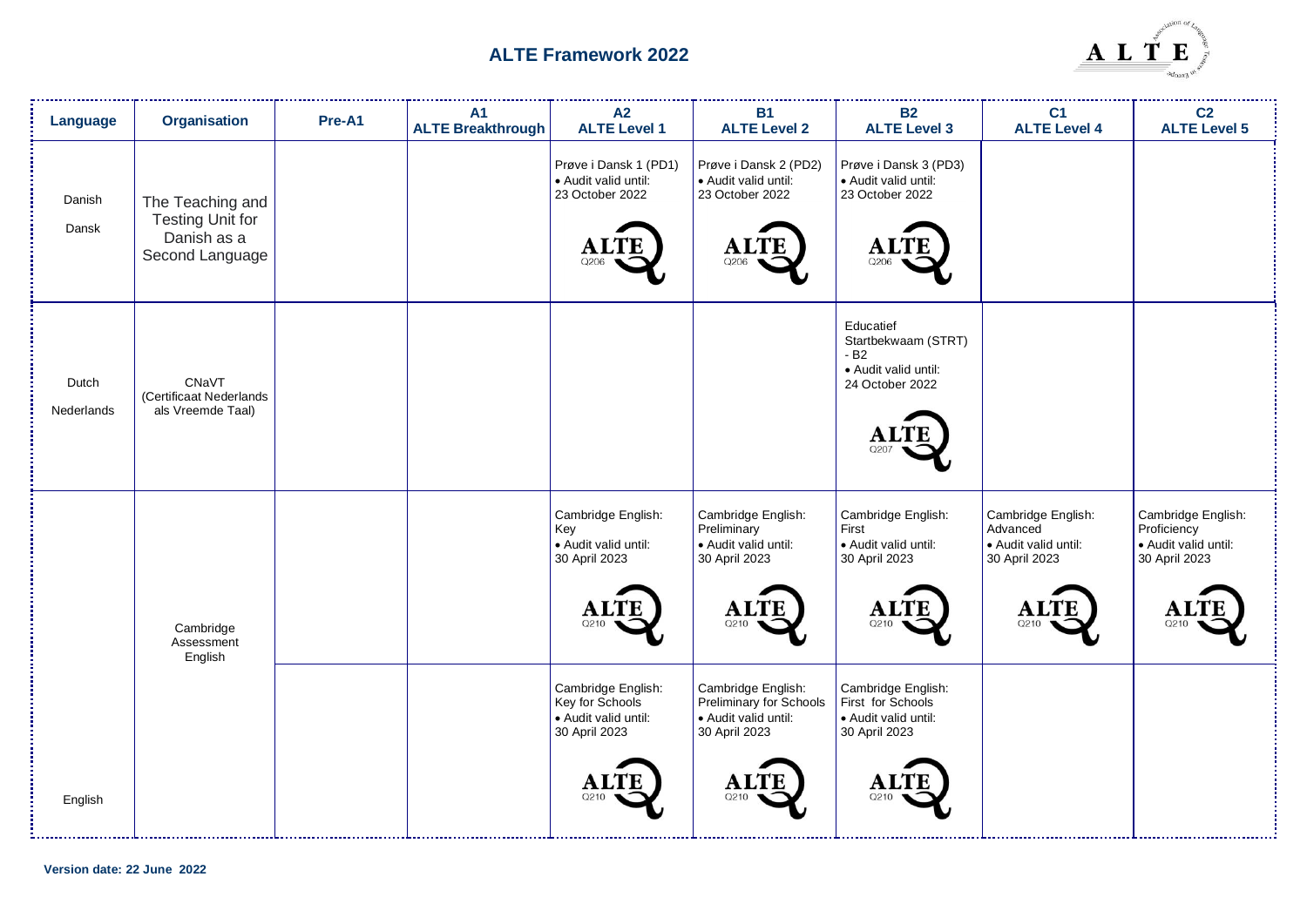

| Language | <b>Organisation</b> | Pre-A1                                                                                         | A <sub>1</sub><br><b>ALTE Breakthrough</b>                                                     | A2<br><b>ALTE Level 1</b>                                                                           | <b>B1</b><br><b>ALTE Level 2</b>                                                                    | <b>B2</b><br><b>ALTE Level 3</b>                                                                       | C <sub>1</sub><br><b>ALTE Level 4</b>                                                                                 | C <sub>2</sub><br><b>ALTE Level 5</b>                                        |
|----------|---------------------|------------------------------------------------------------------------------------------------|------------------------------------------------------------------------------------------------|-----------------------------------------------------------------------------------------------------|-----------------------------------------------------------------------------------------------------|--------------------------------------------------------------------------------------------------------|-----------------------------------------------------------------------------------------------------------------------|------------------------------------------------------------------------------|
|          |                     | Cambridge English:<br><b>Starters</b><br>• Audit valid until:<br>9 April 2025                  | Cambridge English:<br>Movers<br>• Audit valid until:<br>9 April 2025                           | Cambridge English:<br><b>Flyers</b><br>· Audit valid until:<br>9 April 2025                         | Cambridge English:<br><b>Business Preliminary</b><br>• Audit valid until:<br>30 April 2023          | Cambridge English:<br><b>Business Vantage</b><br>• Audit valid until:<br>30 April 2023                 | Cambridge English:<br><b>Business Higher</b><br>• Audit valid until:<br>30 April 2023                                 |                                                                              |
|          |                     | <b>ALTE</b><br>Q210                                                                            | <b>ALTE</b><br>Q210                                                                            | <b>ALTE</b><br>Q210                                                                                 | <b>ALTE</b><br>Q210                                                                                 | <b>ALTE</b><br>Q210                                                                                    | Q210                                                                                                                  |                                                                              |
|          |                     |                                                                                                |                                                                                                |                                                                                                     |                                                                                                     | Cambridge English:<br><b>IELTS</b><br>· Audit valid until:<br>10 March 2026                            |                                                                                                                       |                                                                              |
|          |                     |                                                                                                |                                                                                                |                                                                                                     |                                                                                                     | Q210                                                                                                   |                                                                                                                       |                                                                              |
|          |                     | Graded Exams in<br>Spoken English<br>(GESE) Grade 1<br>• Audit valid until:<br>31 January 2024 | Graded Exams in<br>Spoken English (GESE)<br>Grade 2<br>• Audit valid until:<br>31 January 2024 | Graded Exams in<br>Spoken English (GESE)<br>Grades 3 & 4<br>• Audit valid until:<br>31 January 2024 | Graded Exams in<br>Spoken English (GESE)<br>Grades 5 & 6<br>• Audit valid until:<br>31 January 2024 | Graded Exams in<br>Spoken English (GESE)<br>Grades 7, 8 & 9<br>• Audit valid until:<br>31 January 2024 | Graded Exams in Spoken Graded Exams in<br>English (GESE) Grades<br>10 & 11<br>• Audit valid until:<br>31 January 2024 | Spoken English (GESE) :<br>Grade 12<br>Audit valid until:<br>31 January 2024 |
| English  |                     | <b>ALTE</b><br>Q209                                                                            | <b>ALTE</b><br>Q209                                                                            | <b>ALTE</b><br>Q209                                                                                 | <b>ALTE</b><br>Q209                                                                                 | <b>ALTE</b><br>Q209                                                                                    | <b>ALTE</b><br>Q209                                                                                                   |                                                                              |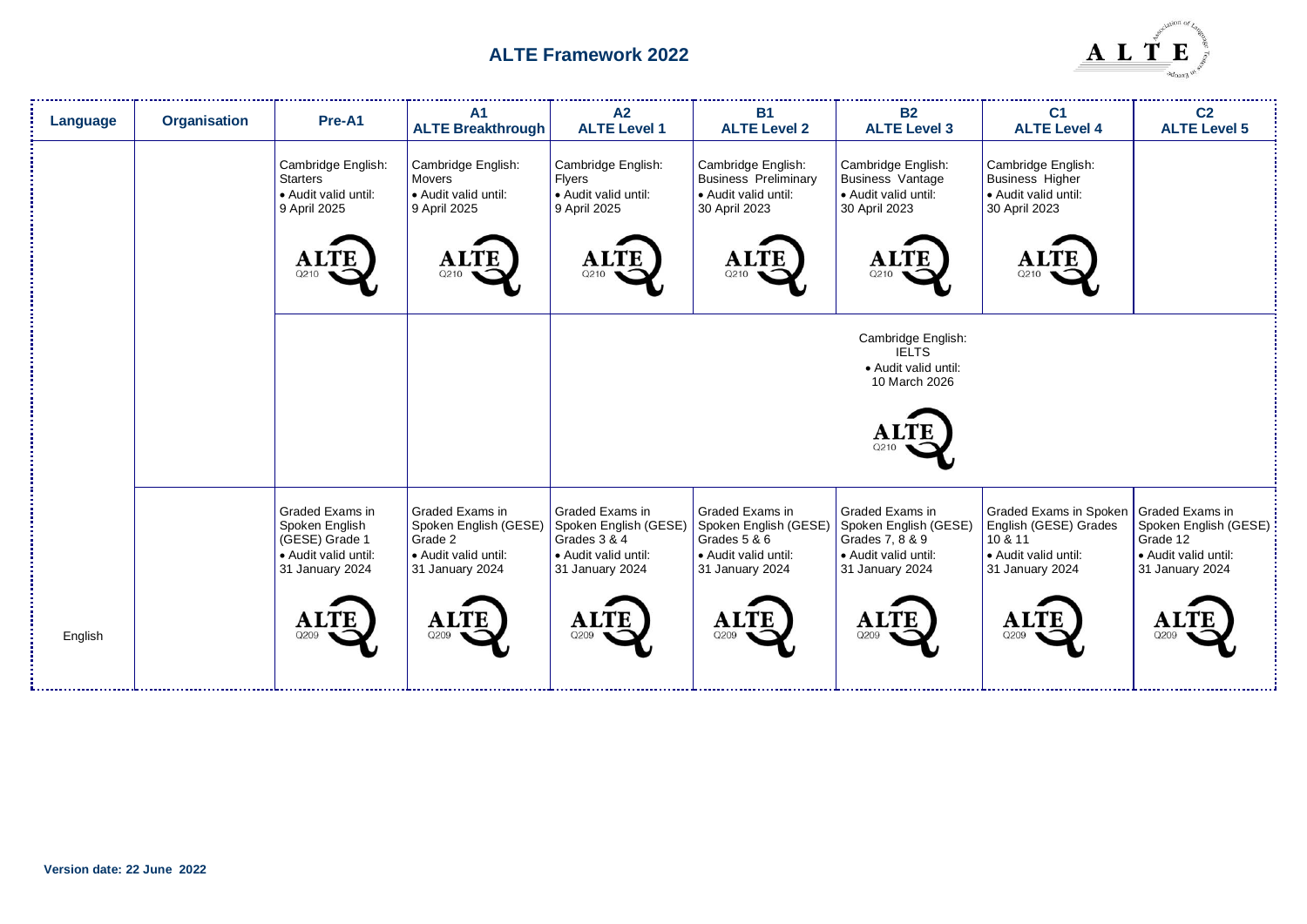

| Language               | <b>Organisation</b>                             | Pre-A1 | A <sub>1</sub><br><b>ALTE Breakthrough</b> | A2<br><b>ALTE Level 1</b>                                                                                  | <b>B1</b><br><b>ALTE Level 2</b>                                                                                                                           | <b>B2</b><br><b>ALTE Level 3</b>                                                                                                                           | C <sub>1</sub><br><b>ALTE Level 4</b>                                                             | C <sub>2</sub><br><b>ALTE Level 5</b>                                                  |
|------------------------|-------------------------------------------------|--------|--------------------------------------------|------------------------------------------------------------------------------------------------------------|------------------------------------------------------------------------------------------------------------------------------------------------------------|------------------------------------------------------------------------------------------------------------------------------------------------------------|---------------------------------------------------------------------------------------------------|----------------------------------------------------------------------------------------|
|                        | <b>Trinity College</b><br>London                |        |                                            | Integrated Skills in<br>English (ISE)<br>Foundation<br>Audit valid until:<br>31 January 2024<br>AL<br>Q209 | Integrated Skills in<br>English (ISE) 1<br>· Audit valid until:<br>31 January 2024<br><b>ALTE</b><br>Q209                                                  | Integrated Skills in<br>English (ISE) 2<br>· Audit valid until:<br>31 January 2024<br><b>ALTE</b><br>Q209                                                  | Integrated Skills in<br>English (ISE) 3<br>· Audit valid until:<br>31 January 2024<br>A1<br>Q209  | Integrated Skills in<br>English (ISE) 4<br>• Audit valid until:<br>9 March 2027<br>Q20 |
| Estonian<br>Eesti keel | Haridus- ja Noorteamet                          |        |                                            | Eesti keele A2-taseme<br>eksam<br>· Audit valid until:<br>7 December 2025<br><b>ALTE</b>                   | Eesti keele B1-taseme<br>eksam<br>· Audit valid until:<br>7 December 2025<br><b>ALTE</b><br>Q211                                                           | Eesti keele B2-taseme<br>eksam<br>· Audit valid until:<br>7 December 2025<br><b>ALTE</b><br>Q211                                                           | Eesti keele C1-taseme<br>eksam<br>• Audit valid until:<br>7 December 2025<br>$\mathbf{A}$<br>Q211 |                                                                                        |
| Finnish<br>Suomi       | University of Jyväskylä<br>Jyväskylän yliopisto |        |                                            |                                                                                                            | National Certificates of<br>Language Proficiency<br>(YKI): Finnish<br>Intermediate Level<br>· Audit valid until:<br>7 December 2025<br><b>ALTE</b><br>Q212 | National Certificates of<br>Language Proficiency<br>(YKI): Finnish<br>Intermediate Level<br>· Audit valid until:<br>7 December 2025<br><b>ALTI</b><br>Q212 |                                                                                                   |                                                                                        |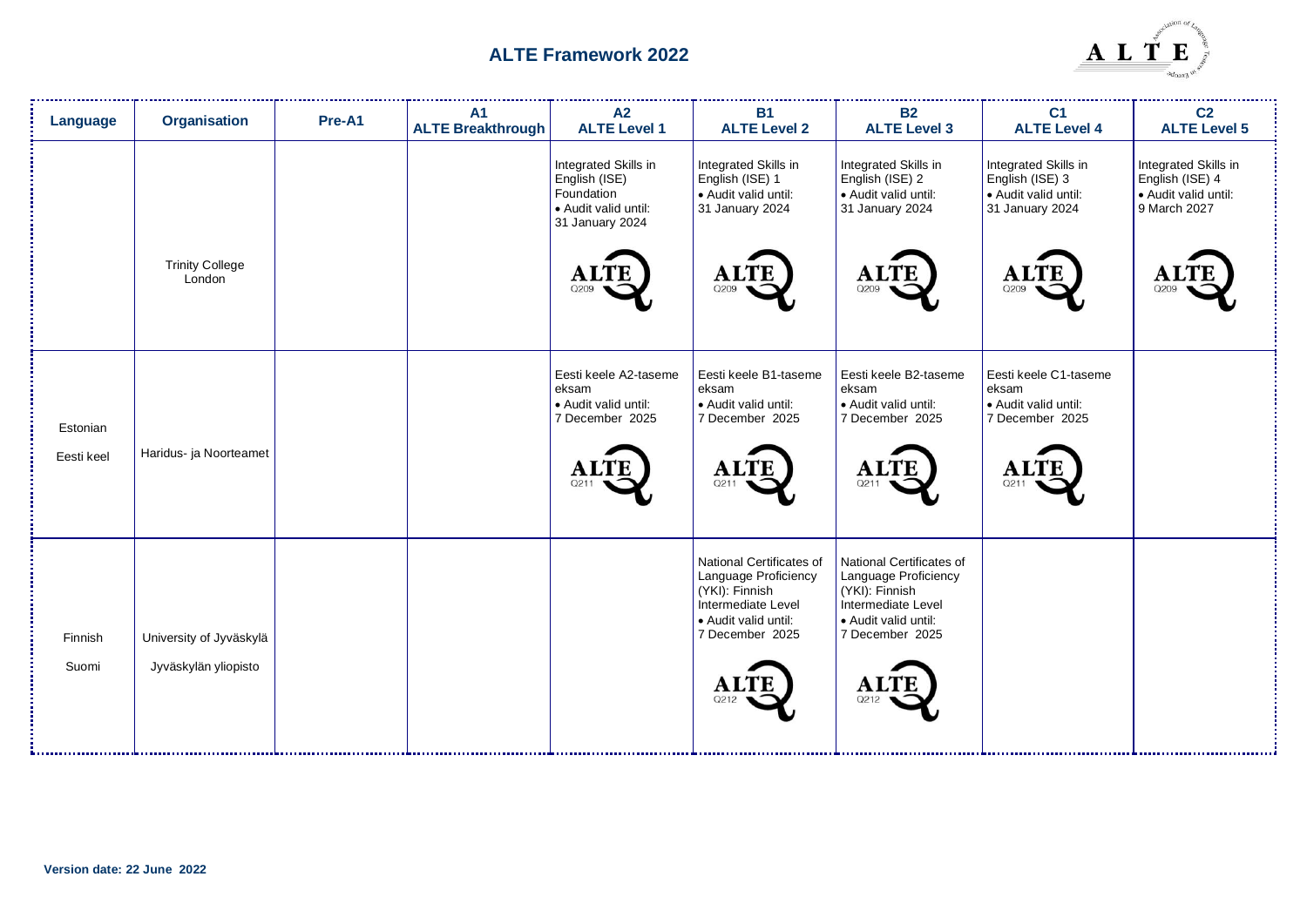

| <b>Language</b>    | Organisation | Pre-A1 | <b>A1</b><br><b>ALTE Breakthrough</b> | A2<br><b>ALTE Level 1</b>                                           | <b>B1</b><br><b>ALTE Level 2</b>                                                                                               | <b>B2</b><br><b>ALTE Level 3</b>                                                                              | C <sub>1</sub><br><b>ALTE Level 4</b>                                                               | C <sub>2</sub><br><b>ALTE Level 5</b> |
|--------------------|--------------|--------|---------------------------------------|---------------------------------------------------------------------|--------------------------------------------------------------------------------------------------------------------------------|---------------------------------------------------------------------------------------------------------------|-----------------------------------------------------------------------------------------------------|---------------------------------------|
| French<br>Français | CCIP         |        |                                       |                                                                     | Test d'Evaluation de Français (TEF)<br>- e-tef<br>- TEFAQ<br>- e-tefaq<br>Audit valid until:<br>12 December 2022<br>AL<br>Q213 |                                                                                                               |                                                                                                     |                                       |
|                    |              |        |                                       |                                                                     | Diplômes de Français<br>Professionnel Affaires<br>· Audit valid until:<br>1 March 2024<br><b>ALTE</b><br>Q213                  | Diplômes de Français<br>Professionnel Affaires<br>· Audit valid until:<br>1 March 2024<br><b>ALTE</b><br>Q213 | Diplômes de Français<br>Professionnel Affaires<br>· Audit valid until:<br>1 March 2024<br>A<br>Q213 |                                       |
| French<br>Français |              |        |                                       | DELF A2<br>· Audit valid until<br>3 May 2024<br><b>ALTE</b><br>Q214 | DELF <sub>B1</sub><br>· Audit valid until<br>3 May 2024<br><b>ALTE</b><br>Q214                                                 | DELF <sub>B2</sub><br>· Audit valid until:<br>3 May 2024<br><b>ALTE</b><br>Q214                               |                                                                                                     |                                       |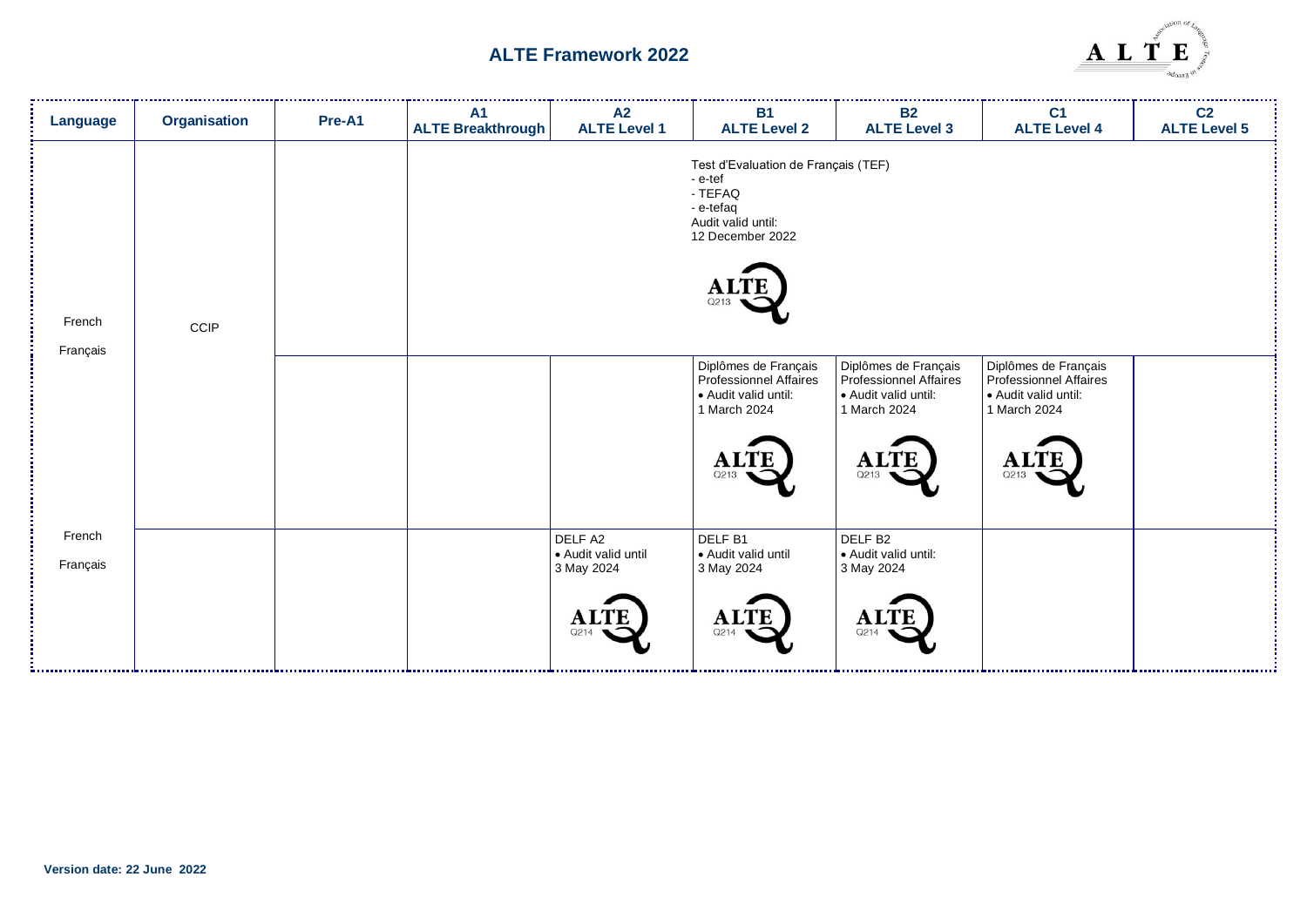

| Language | <b>Organisation</b>                      | Pre-A1 | <b>A1</b><br><b>ALTE Breakthrough</b>                                        | A2<br><b>ALTE Level 1</b>                                                                      | <b>B1</b><br><b>ALTE Level 2</b>                                                                                                                                                 | <b>B2</b><br><b>ALTE Level 3</b>                                             | C <sub>1</sub><br><b>ALTE Level 4</b>                      | C <sub>2</sub><br><b>ALTE Level 5</b>                                                           |
|----------|------------------------------------------|--------|------------------------------------------------------------------------------|------------------------------------------------------------------------------------------------|----------------------------------------------------------------------------------------------------------------------------------------------------------------------------------|------------------------------------------------------------------------------|------------------------------------------------------------|-------------------------------------------------------------------------------------------------|
|          | <b>France Education</b><br>International |        |                                                                              |                                                                                                | Test de connaissance du français (TCF)<br>- TCF-TP<br>- TCF-DAP<br>- TCF-Québec<br>- TCF-ANF<br>- TCF Carte de résident<br>- TCF Canada<br>• Audit valid until:<br>10 April 2026 |                                                                              |                                                            |                                                                                                 |
|          |                                          |        |                                                                              |                                                                                                | O214                                                                                                                                                                             |                                                                              |                                                            |                                                                                                 |
| German   | Goethe-Institut                          |        | Goethe Zertfikat A1<br>Start Deutsch 1<br>• Audit valid until:<br>3 May 2024 | Goethe Zertifikat A2<br>Start Deutsch 2<br>• Audit valid until:<br>3 May 2024                  | Goethe Zertifikat B1<br>· Audit valid until:<br>3 May 2024                                                                                                                       | Goethe-Zertifikat B2<br>· Audit valid until:<br>3 May 2024                   | Goethe-Zertifikat C1<br>· Audit valid until:<br>3 May 2024 | Goethe-Zertifikat C2:<br>Großes Deutsches<br>Sprachdiplom<br>· Audit valid until:<br>3 May 2024 |
| Deutsch  |                                          |        | <b>ALTE</b><br>Q218                                                          | <b>ALTE</b><br>Q218                                                                            | <b>ALTE</b><br>Q218                                                                                                                                                              | <b>ALTE</b><br>Q218                                                          | <b>ALTE</b><br>Q218                                        | ALTI<br>Q218                                                                                    |
| German   | Goethe-Institut                          |        |                                                                              | Young Learners<br>Goethe Zertifikat A2<br>Fit in Deutsch<br>• Audit valid until:<br>3 May 2024 | Young Learners<br>Goethe Zertifikat B1<br>· Audit valid until:<br>3 May 2024                                                                                                     | Young Learners<br>Goethe-Zertifikat B2<br>· Audit valid until:<br>3 May 2024 |                                                            |                                                                                                 |
| Deutsch  |                                          |        |                                                                              | <b>ALTE</b><br>Q218                                                                            | <b>ALTE</b><br>Q218                                                                                                                                                              | <b>ALTE</b><br>Q218                                                          |                                                            |                                                                                                 |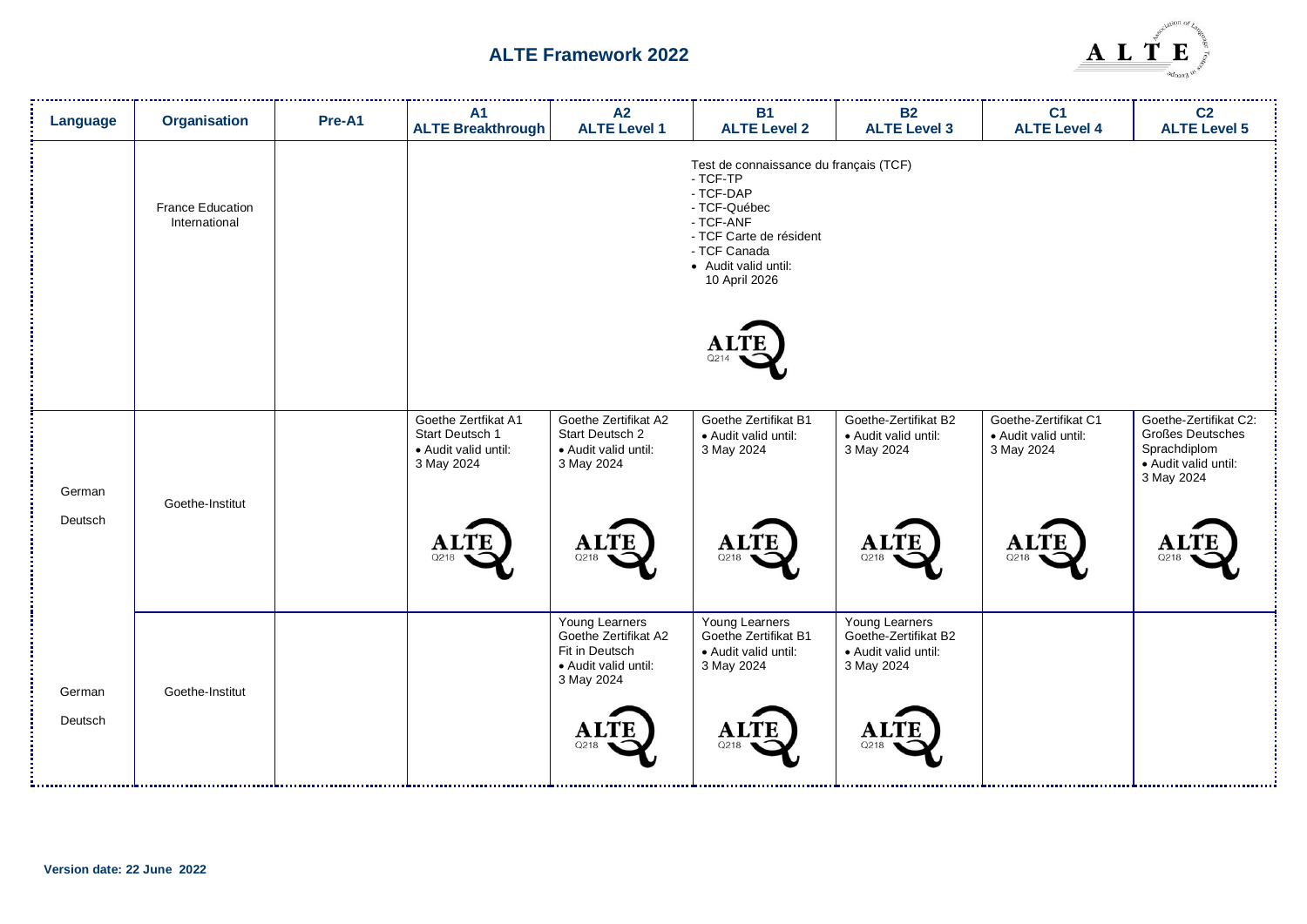

| Language          | <b>Organisation</b> | Pre-A1 | <b>A1</b><br><b>ALTE Breakthrough</b>                                      | A2<br><b>ALTE Level 1</b>                                                  | <b>B1</b><br><b>ALTE Level 2</b>                                                                  | <b>B2</b><br><b>ALTE Level 3</b>                                                     | C <sub>1</sub><br><b>ALTE Level 4</b>                                                 | C <sub>2</sub><br><b>ALTE Level 5</b> |
|-------------------|---------------------|--------|----------------------------------------------------------------------------|----------------------------------------------------------------------------|---------------------------------------------------------------------------------------------------|--------------------------------------------------------------------------------------|---------------------------------------------------------------------------------------|---------------------------------------|
|                   | Telc gGmbH          |        | Start Deutsch 1<br>telc Deutsch A1<br>· Audit valid until:<br>1 March 2024 | Start Deutsch 2<br>telc Deutsch A2<br>• Audit valid until:<br>1 March 2024 | Zertifikat Deutsch B1<br>telc Deutsch B1<br>• Audit valid until:<br>1 March 2024                  | telc Deutsch B2<br>· Audit valid until:<br>1 March 2024                              | telc Deutsch C1<br>Hochschule<br>· Audit valid until:<br>10 January 2024              |                                       |
| German<br>Deutsch |                     |        | A)<br>Q219                                                                 | <b>ALTE</b><br>Q219                                                        | <b>ALTE</b><br>Q219                                                                               | <b>ALTE</b><br>Q219                                                                  |                                                                                       |                                       |
| German<br>Deutsch |                     |        | ÖSD Zertifikat A1<br>(ZA1)<br>· Audit valid until:<br>10 January 2024      | ÖSD Zertifikat A2<br>(ZA2)<br>· Audit valid until:<br>10 January 2024      | ÖSD (Goethe)<br>Zertifikat B1 (ZB1)<br>• Audit valid until:<br>17 December 2024                   | ÖSD Zertifikat B2(ZB2)<br>· Audit valid until:<br>17 December 2025                   | ÖSD Zertifikat C1 (ZC1)<br>· Audit valid until:<br>17 December 2025                   |                                       |
|                   | ÖSD                 |        | ${\bf A}1$                                                                 | <b>ALTE</b><br>O235                                                        | <b>ALTE</b><br>Q235                                                                               | <b>ALTE</b><br>Q235                                                                  | A<br>Q235                                                                             |                                       |
|                   |                     |        |                                                                            |                                                                            | Young Learners<br>ÖSD (Goethe)<br>Zertifikat B1 (ZB1)<br>· Audit valid until:<br>17 December 2024 | Young Learners<br>ÖSD Zertifikat B2(ZB2)<br>· Audit valid until:<br>17 December 2025 | Young Learners<br>ÖSD Zertifikat C1 (ZC1)<br>· Audit valid until:<br>17 December 2025 |                                       |
| German<br>Deutsch |                     |        |                                                                            |                                                                            | Q235                                                                                              | A)<br>Q235                                                                           | Q235                                                                                  |                                       |
| German            | TestDaF-Institut    |        |                                                                            |                                                                            |                                                                                                   | TestDaF                                                                              | · Audit valid until:<br>27 February 2023                                              |                                       |
| Deutsch           |                     |        |                                                                            |                                                                            |                                                                                                   |                                                                                      |                                                                                       |                                       |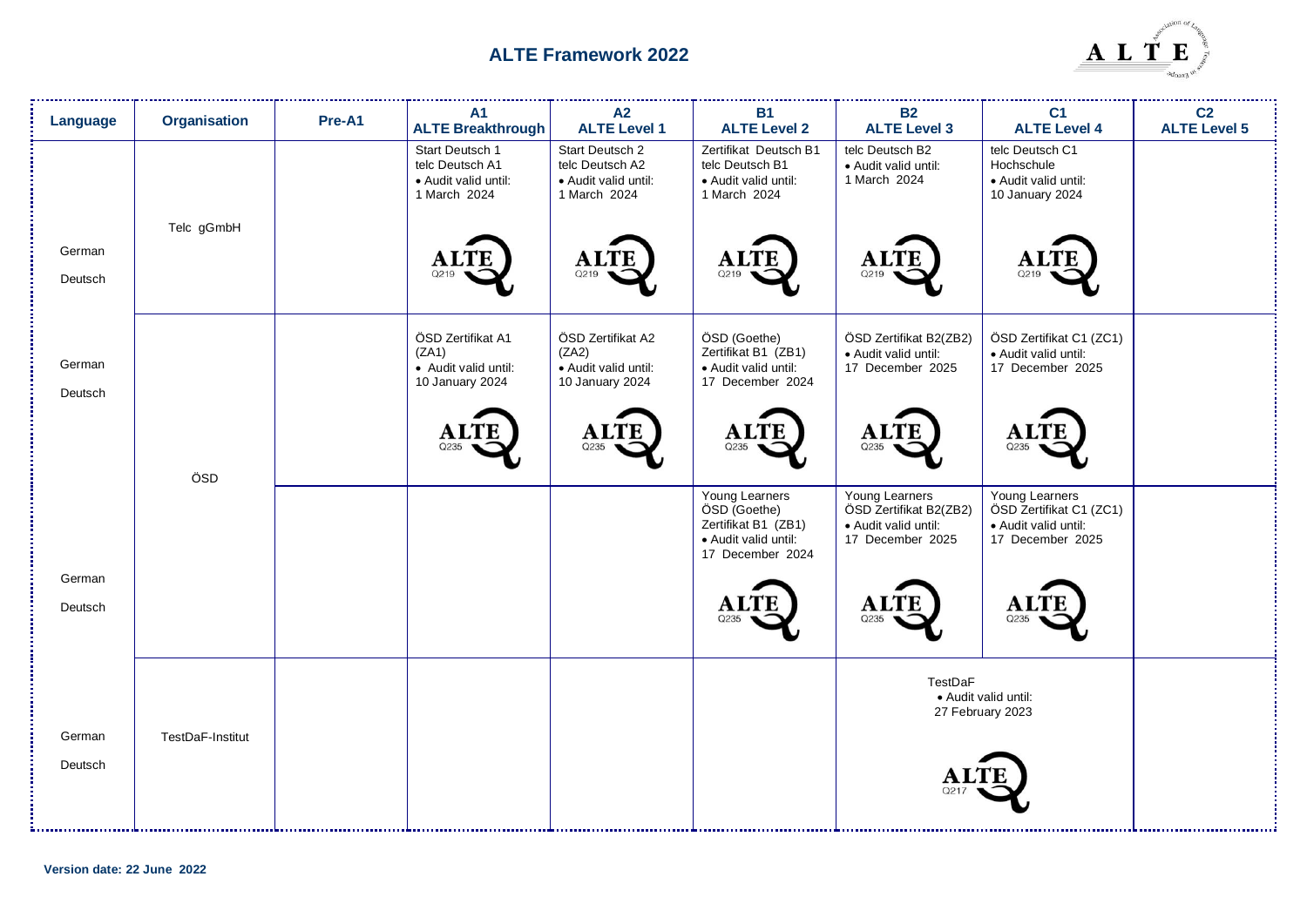

| Language            | <b>Organisation</b>                                                            | Pre-A1 | <b>A1</b><br><b>ALTE Breakthrough</b>                                                        | A2<br><b>ALTE Level 1</b>                                                                                                       | <b>B1</b><br><b>ALTE Level 2</b>                                                                                 | <b>B2</b><br><b>ALTE Level 3</b>                                                                                       | C <sub>1</sub><br><b>ALTE Level 4</b>                                                                                   | C <sub>2</sub><br><b>ALTE Level 5</b>                                   |
|---------------------|--------------------------------------------------------------------------------|--------|----------------------------------------------------------------------------------------------|---------------------------------------------------------------------------------------------------------------------------------|------------------------------------------------------------------------------------------------------------------|------------------------------------------------------------------------------------------------------------------------|-------------------------------------------------------------------------------------------------------------------------|-------------------------------------------------------------------------|
| German<br>Deutsch   | <b>AFU</b>                                                                     |        |                                                                                              | <b>ECL Examinations in</b><br>German as a Foreign<br>Language<br>· Audit valid until:<br>7 December 2025<br><b>ALTE</b><br>Q241 | <b>ECL Examinations in</b><br>German as a Foreign<br>Language<br>· Audit valid until:<br>7 December 2025<br>Q241 | <b>ECL Examinations in</b><br>German as a Foreign<br>Language<br>· Audit valid until:<br>7 December 2025<br>A.<br>Q241 | <b>ECL Examinations in</b><br>German as a Foreign<br>Language<br>• Audit valid until:<br>7 December 2025<br>ALT<br>Q241 |                                                                         |
| Hungarian<br>Magyar | University of Pécs -<br>Foreign Language<br>Centre                             |        |                                                                                              | ECL examination in<br>Hungarian (A2)<br>· Audit valid until:<br>23 October 2022<br>Q239                                         | ECL examination in<br>Hungarian (B1)<br>· Audit valid until:<br>23 October 2022<br>TE<br>A<br>Q239               | ECL examination in<br>Hungarian (B2)<br>· Audit valid until:<br>23 October 2022<br>LTE<br>A.<br>Q239                   | ECL examination in<br>Hungarian (C1)<br>· Audit valid until:<br>23 October 2022<br>ALTE<br>Q239                         |                                                                         |
| Irish<br>Gaeilge    | NUI Maynooth                                                                   |        | TEG Bonnleibhéal 1<br>(A1)<br>• Audit valid until:<br>7 December 2025<br><b>ALTE</b><br>Q222 | <b>TEG Bonnleibhéal 2</b><br>(A2)<br>• Audit valid until:<br>7 December 2025<br><b>ALTE</b><br>Q222                             | TEG Meánleibhéal 1<br>(B1)<br>· Audit valid until:<br>7 December 2025<br><b>ALTE</b><br>Q222                     | TEG Meánleibhéal 2<br>(B2)<br>• Audit valid until:<br>7 December 2025<br><b>ALTE</b><br>Q222                           | TEG Ardleibhéal 1<br>(C1)<br>• Audit valid until:<br>7 December 2025<br>Al<br>Q222                                      |                                                                         |
| Italian<br>Italiano | University for<br>Foreigners Perugia<br>Università per Stranieri<br>di Perugia |        |                                                                                              | CELI <sub>1</sub><br>· Audit valid until:<br>30 April 2023<br>Q223                                                              | CELI <sub>2</sub><br>· Audit valid until:<br>30 April 2023<br>A1<br>Q223                                         | CELI <sub>3</sub><br>· Audit valid until:<br>30 April 2023<br>A.<br>Q223                                               | CELI <sub>4</sub><br>· Audit valid until:<br>30 April 2023<br>A<br>Q223                                                 | CELI <sub>5</sub><br>· Audit valid until:<br>30 April 2023<br>A<br>Q223 |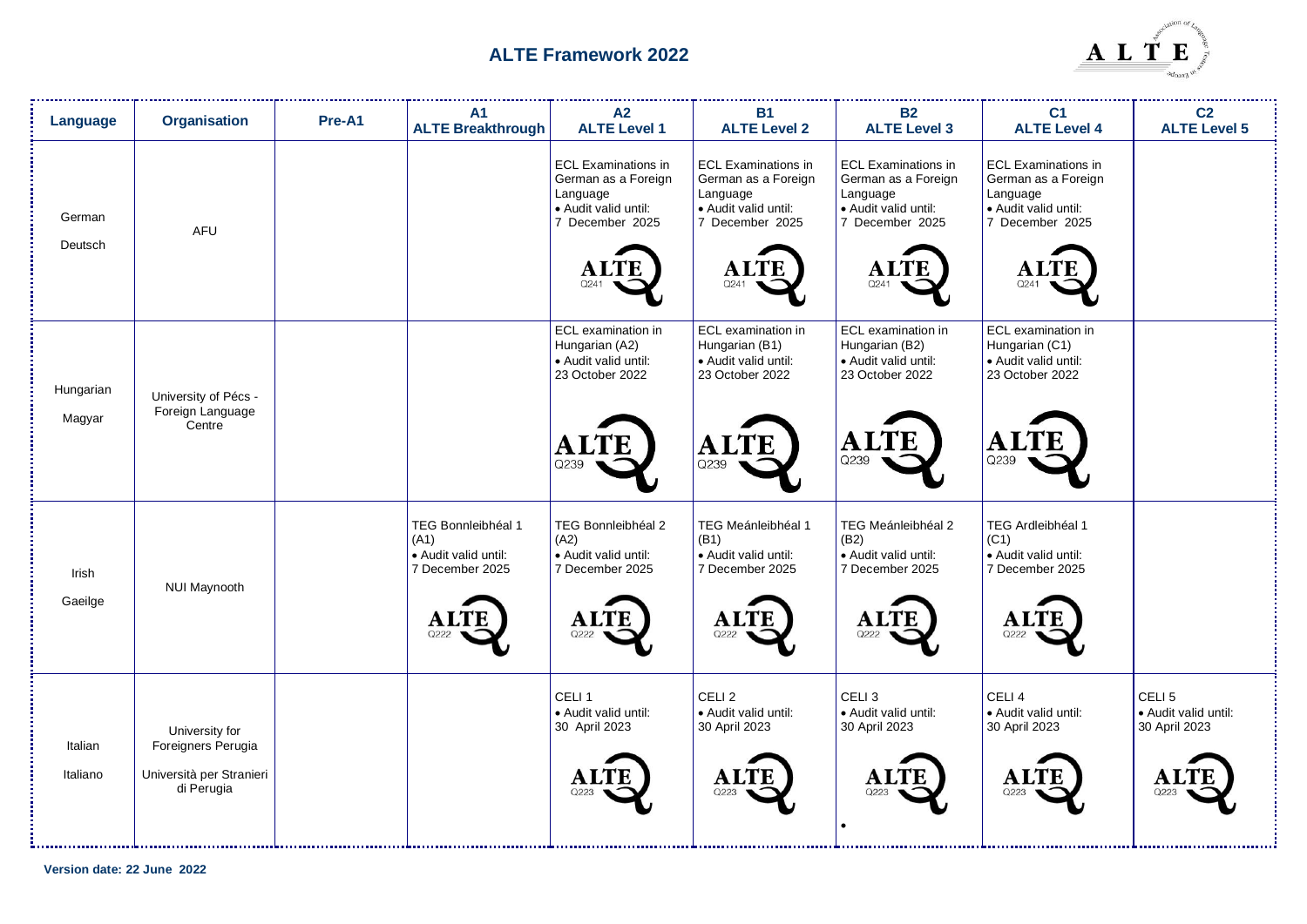

| Language               | <b>Organisation</b>                                                                                                                   | Pre-A1 | A1<br><b>ALTE Breakthrough</b>                                                                                                                                               | A2<br><b>ALTE Level 1</b>                                                                                                                                                                                 | <b>B1</b><br><b>ALTE Level 2</b>                                     | <b>B2</b><br><b>ALTE Level 3</b>                                                                            | C <sub>1</sub><br><b>ALTE Level 4</b> | C <sub>2</sub><br><b>ALTE Level 5</b> |
|------------------------|---------------------------------------------------------------------------------------------------------------------------------------|--------|------------------------------------------------------------------------------------------------------------------------------------------------------------------------------|-----------------------------------------------------------------------------------------------------------------------------------------------------------------------------------------------------------|----------------------------------------------------------------------|-------------------------------------------------------------------------------------------------------------|---------------------------------------|---------------------------------------|
| Norwegian<br>Norsk     | Norwegian<br>Directorate for<br><b>Higher Education</b><br>and Skills                                                                 |        |                                                                                                                                                                              | Norskprøven for voksne innvandrere<br>$-(A1-A2)$<br>$-(A2-B1)$<br>$- (B1-B2)$<br>· Audit valid until:<br>30 April 2023                                                                                    |                                                                      |                                                                                                             |                                       |                                       |
| Romanian<br>Română     | The Babes-Bolyai<br>University - Romanian<br>Cultural Institute<br><b>Consortium for Testing</b><br>Romanian as a Foreign<br>Language |        | Româna ca limbă<br>$\vert$ străină (RLS), nivelul A1 $\vert$ străină (RLS), nivelul A2 $\vert$ străină (RLS), nivelul B1<br>• Audit valid until:<br>1 July 2023<br>A<br>Q237 | Româna ca limbă<br>• Audit valid until:<br>1 July 2023<br>Al<br>Q237                                                                                                                                      | Româna ca limbă<br>• Audit valid until:<br>1 July 2023<br>Al<br>Q237 | Româna ca limbă<br>străină (RLS), nivelul B2<br>• Audit valid until:<br>1 July 2023<br>$\mathbf{A}$<br>Q237 |                                       |                                       |
| Slovene<br>Slovenščina | Univerza v Ljubljani                                                                                                                  |        |                                                                                                                                                                              | Izpit iz znanja slovenščine na osnovni ravni<br>Izpit iz znanja<br>slovenščine na višji ravni<br>· Audit valid until:<br>· Audit valid until:<br>23 October 2023<br>23 October 2023<br>$\mathbf A$<br>Q23 |                                                                      | Izpit iz znanja slovenščine na ravni odličnosti<br>Audit valid until:<br>23 October 2023                    |                                       |                                       |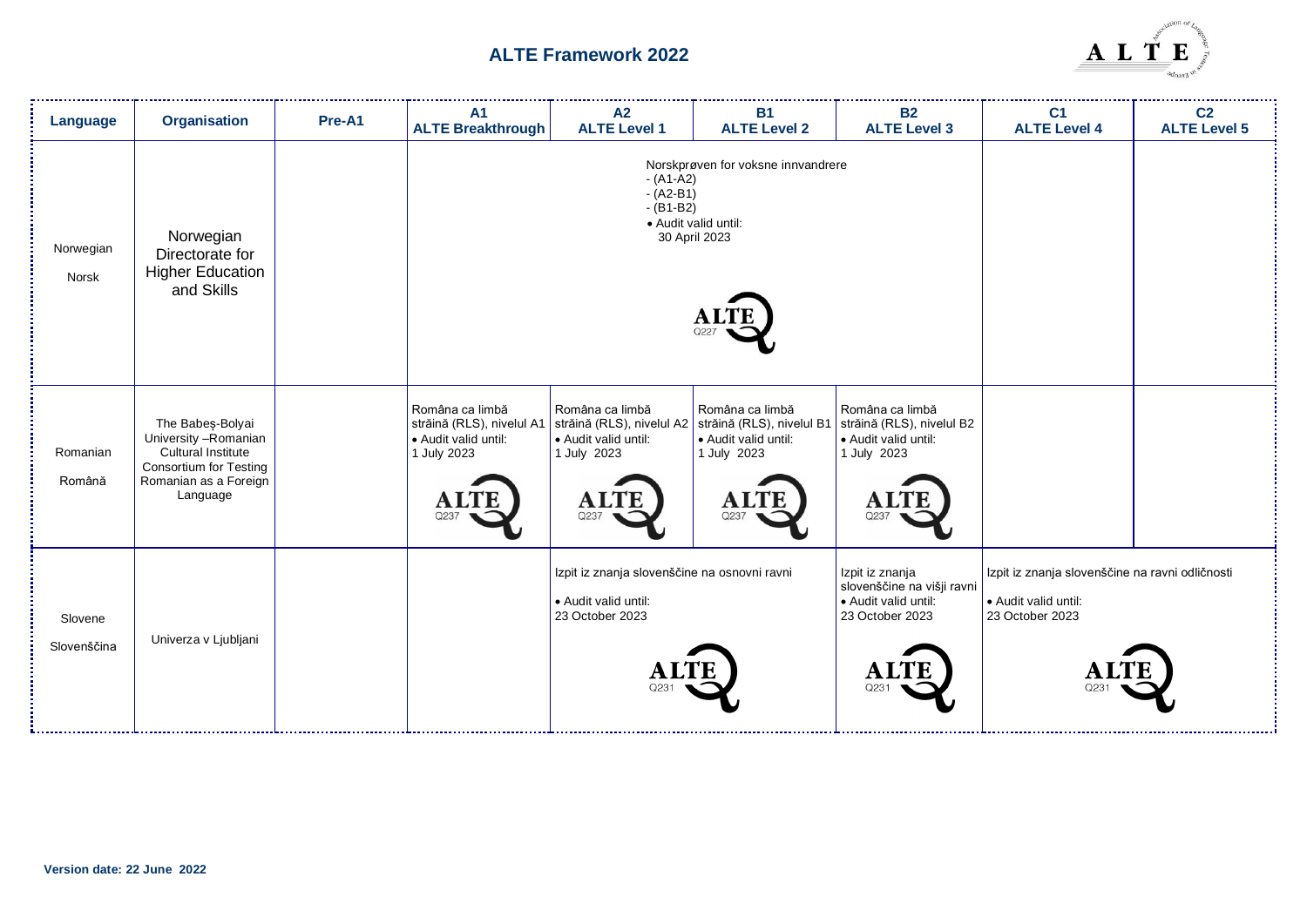

| <b>Language</b>    | Organisation               | Pre-A1 | <b>A1</b><br><b>ALTE Breakthrough</b>                                                  | A2<br><b>ALTE Level 1</b>                                                                   | <b>B1</b><br><b>ALTE Level 2</b>                                                           | <b>B2</b><br><b>ALTE Level 3</b>                                                              | C <sub>1</sub><br><b>ALTE Level 4</b>                 | C <sub>2</sub><br><b>ALTE Level 5</b> |
|--------------------|----------------------------|--------|----------------------------------------------------------------------------------------|---------------------------------------------------------------------------------------------|--------------------------------------------------------------------------------------------|-----------------------------------------------------------------------------------------------|-------------------------------------------------------|---------------------------------------|
| Spanish<br>Español | Instituto Cervantes        |        |                                                                                        | DELE A2<br>• Audit valid until:<br>16 September 2025<br>Q232                                |                                                                                            |                                                                                               |                                                       |                                       |
|                    |                            |        | DELE A1 para<br>escolares<br>Audit valid until:<br>9 March 2027<br><b>ALTE</b><br>Q232 | DELE A2/B1 para<br>escolares<br>• Audit valid until:<br>9 March 2027<br><b>ALTI</b><br>Q232 | DELE A2/B1 para<br>escolares<br>· Audit valid until:<br>9 March 2027<br><b>ALT</b><br>Q232 |                                                                                               |                                                       |                                       |
| Spanish<br>Español | University of<br>Salamanca |        |                                                                                        |                                                                                             | A.<br>Q240                                                                                 | LanguageCert USAL esPro<br>· Audit valid until:<br>10 April 2026<br>MS12 not covered by audit |                                                       |                                       |
| Swedish<br>Svenska | Stockholm University       |        |                                                                                        |                                                                                             |                                                                                            |                                                                                               | TISUS<br>Audit valid until:<br>10 August 2026<br>O233 |                                       |